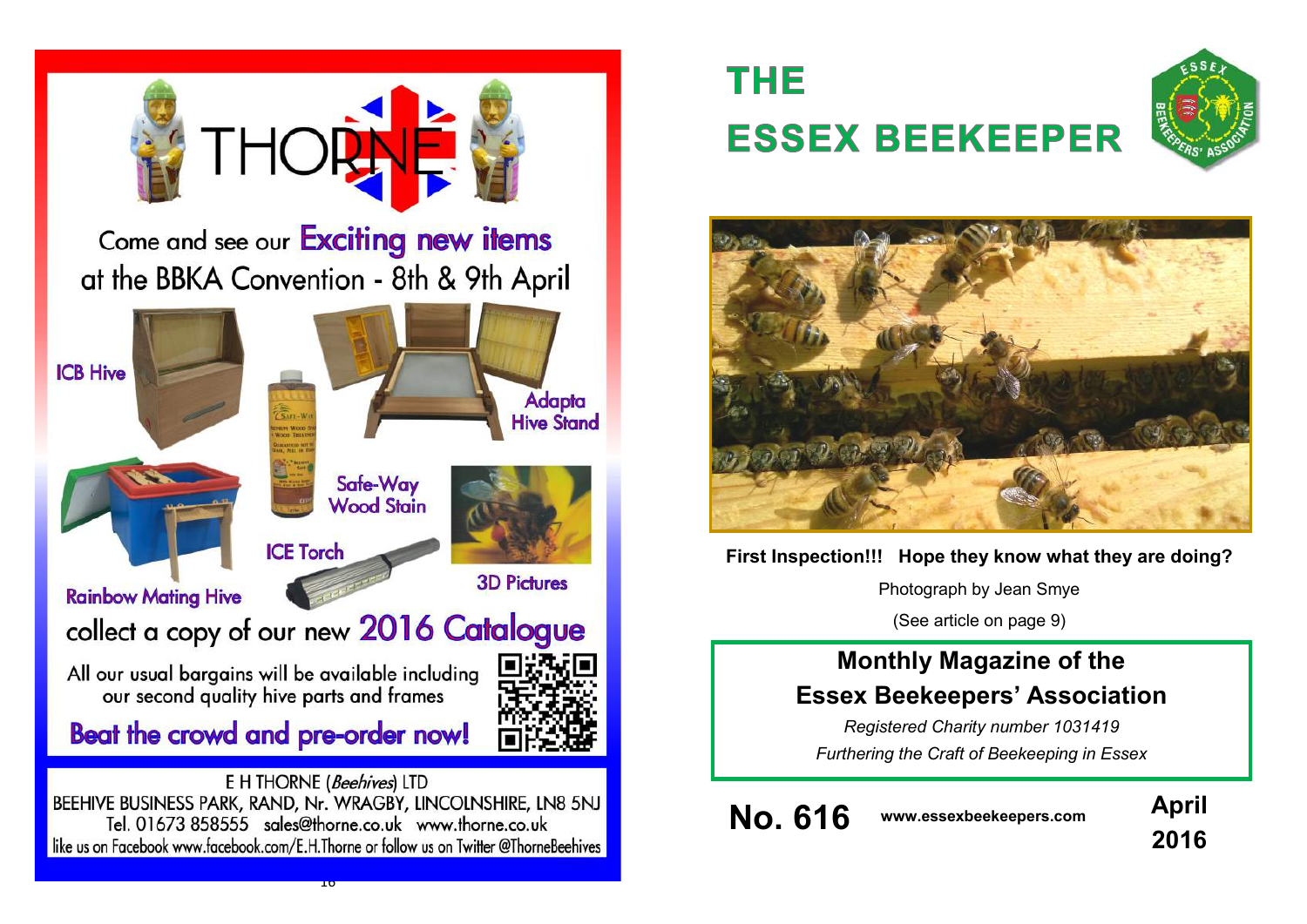## **EBKA Divisional Meetings**

## **Diary dates for April 2016**

| 7 April  | Thursday                     | <b>Harlow</b>            | 'Queen rearing, Mini nucs & Queen introduction' - Pat<br>Allen (followed by Swarm Control).                                                    |  |
|----------|------------------------------|--------------------------|------------------------------------------------------------------------------------------------------------------------------------------------|--|
| 7 April  | Thursday<br>8.00pm           | Romford                  | Company Drinks - Susanna Wallis. Chadwick Hall, Main<br>Road, Gidea Park, RM2 5EL                                                              |  |
| 12 April | Tuesday<br>7.30pm            | <b>Saffron</b><br>Walden | 'Microscopy - all about Nosema & Acarine'<br>- Jane Ridler<br>at Sewards End Village Hall, CB10 2LG                                            |  |
| 17 April | Sunday<br>2.00 <sub>pm</sub> | County<br>Event          | Ted Hooper Memorial Lecture - Coach House, Marks Hall,<br>Coggeshall CO6 1TG                                                                   |  |
| 18 April | Monday<br>7.30pm             | <b>Chelmsford</b>        | 'Health & Safety and Apiary Security' - Jon<br>The Link, Trinity Methodist Church, Rainsford Rd, Chelmsford<br>CM <sub>1</sub> 2X <sub>B</sub> |  |
| 20 April | Wednesday<br>6.00pm          | Dengie 100<br>& Maldon   | Apiary Visit at Carter's Apiary CM9 6EE. Meet at gate.<br>Darren Burge                                                                         |  |
| 21 April | Thursday<br>7.30pm           | Epping<br>Forest         | Barbara Dalby - Chingford Horticultural Hall                                                                                                   |  |
| 24 April | Sunday<br>3.00 <sub>pm</sub> | <b>Braintree</b>         | Apiary Meeting at Coney Green, Great Bardfield<br>CM7<br>4PY                                                                                   |  |
| 27 April | Wednesday<br>7.30pm          | <b>Southend</b>          | 'Improving your skills and knowledge of beekeeping' -<br>Jane Ridler<br>Rayleigh W I Hall, Bellingham Lane, Rayleigh SS6 7ED                   |  |
| 28 April | Thursday<br>7.30pm           | Colchester               | 'Bees Abroad' project. Richard Ridler - Langham Communi-<br>ty Centre, Colchester CO4 5PA                                                      |  |
| 5 May    | Thursday<br>8.00pm           | Romford                  | 'The Role of the BBKA Link Trustee'- Howard Pool Chad-<br>wick Hall, Main Road, Gidea Park, RM2 5EL                                            |  |

## **The Bee Shed**

#### **Approved** *N***ational** *B***ee** *S***upplies Stockist and Distributor**

A Range of Frames and Foundation Hives and Hive Parts, Tools and Equipment Open by Appointment: Please call Wendy on **07764 609 803** or Email: [beeshed@btinternet.com](mailto:beeshed@btinternet.com) **f** The Bee Shed Stock **Meepshole, Great Prestons Lane,**

#### **Stock, Essex CM4 9RL**

## **Who's who and how to contact them**

**President of EBKA** Pat Allen Hon CLM

## **Trustees:**

| <b>Chairman: Ian Nichols</b> | 17 Dyers Hall Road, Leytonstone, London E11 4AD<br>email ian@iannichols.demon.co.uk tel. 0208 558 4733 / 07980 299 638 |  |  |  |  |  |  |
|------------------------------|------------------------------------------------------------------------------------------------------------------------|--|--|--|--|--|--|
|                              | <b>Secretary:</b> Michael Webb 19 Ingrebourne Gardens, Upminster, Essex RM14 1BQ                                       |  |  |  |  |  |  |
|                              | email qsecebka@virginmedia.com tel. 01708 250 606 / 07712 490 511                                                      |  |  |  |  |  |  |
|                              | <b>Treasurer:</b> Bob Manning 12, Moorland Close, Collier Row, RM5 2AB                                                 |  |  |  |  |  |  |
|                              | email treasurer@ebka.org tel: 01708 760 770                                                                            |  |  |  |  |  |  |
| <b>Divisional Trustees:</b>  |                                                                                                                        |  |  |  |  |  |  |
|                              |                                                                                                                        |  |  |  |  |  |  |

| margaretclay@btinternet.com<br>Margaret Clay             |
|----------------------------------------------------------|
| <b>Tom Geddes</b><br>tom.geddes@btinternet.com           |
| mhallows@yahoo.co.uk<br><b>Mark Hallows</b>              |
| markachambers13@gmail.com<br><b>Mark Chambers</b>        |
| <b>Martin Cavalier</b><br>cavalier@btinternet.com        |
| paul.g.wiltshire@btinternet.com<br><b>Paul Wiltshire</b> |
| richard.ridler@uwclub.net<br><b>Richard Ridler</b>       |
| philandritawilson@sky.com<br>Marquerita Wilson           |
|                                                          |

#### **Divisional Contacts:**

**Braintree**: Colleen Chamberlain 01279 876 333 **Chelmsford**: Brian Spencer 01245 490 843 **Colchester**: Morag Chase 01206 522 576 **D.H. & Maldon**: Kate Tuerena 07801 984 446 **Harlow**: Nick Holmes 07730 735 752 **Epping Forest**: Robin Harman 07971 237 312 **Romford:** Pat Allen 01708 220 897 **Saffron Walden**: Vanessa Wilkinson 01799 542 337 **Southend**: Chad Colby-Blake 01702 302 209

**EBKA Education Contact:** Jane Ridler Old Barn House, 36 Walden Road, Sewards End,

Saffron Walden, Essex CB10 2LF 01799 218 023 jane.ridler@uwclub.net

**EBKA Examinations Secretary:** Pat Allen , 8 Franks Cottages, St Mary's Lane, Upminster,

Essex RM14 3NU 01708 220 897 pat.allen@btconnect.com

#### *The Essex Beekeeper* **Magazine:** email: jsmye@sky.com tel. 07731 856 361

| Advertising:                                                                          | Jean Smve                            |        | email: ismye@sky.com          |  |  |  |  |  |
|---------------------------------------------------------------------------------------|--------------------------------------|--------|-------------------------------|--|--|--|--|--|
|                                                                                       | <b>Mailing Secretary: Mary Heyes</b> | email: | ml.heves@virgin.net           |  |  |  |  |  |
| Printed by Streamset, 12 Rose Way, Purdeys Industrial Estate, Rochford, Essex SS4 1LY |                                      |        |                               |  |  |  |  |  |
| Web site:                                                                             | Nick Holmes                          | email: | webmaster@essexbeekeepers.com |  |  |  |  |  |
| <b>Regional Bee Inspectors for EBKA Region:</b>                                       |                                      |        |                               |  |  |  |  |  |
| Easter Freezh eo I Brazfrad Blatzlea - Araballach Barakarrek IV.                      |                                      |        |                               |  |  |  |  |  |

Epping Forest and Romford Divisions (excluding Brentwood): Julian Parker julian.parker@fera.gsi.gov.uk tel. 07775 119 469

All other Divisions:

Keith Morgan keith.morgan@fera.gsi.gov.uk tel. 01485 520 838 or 07919 004 215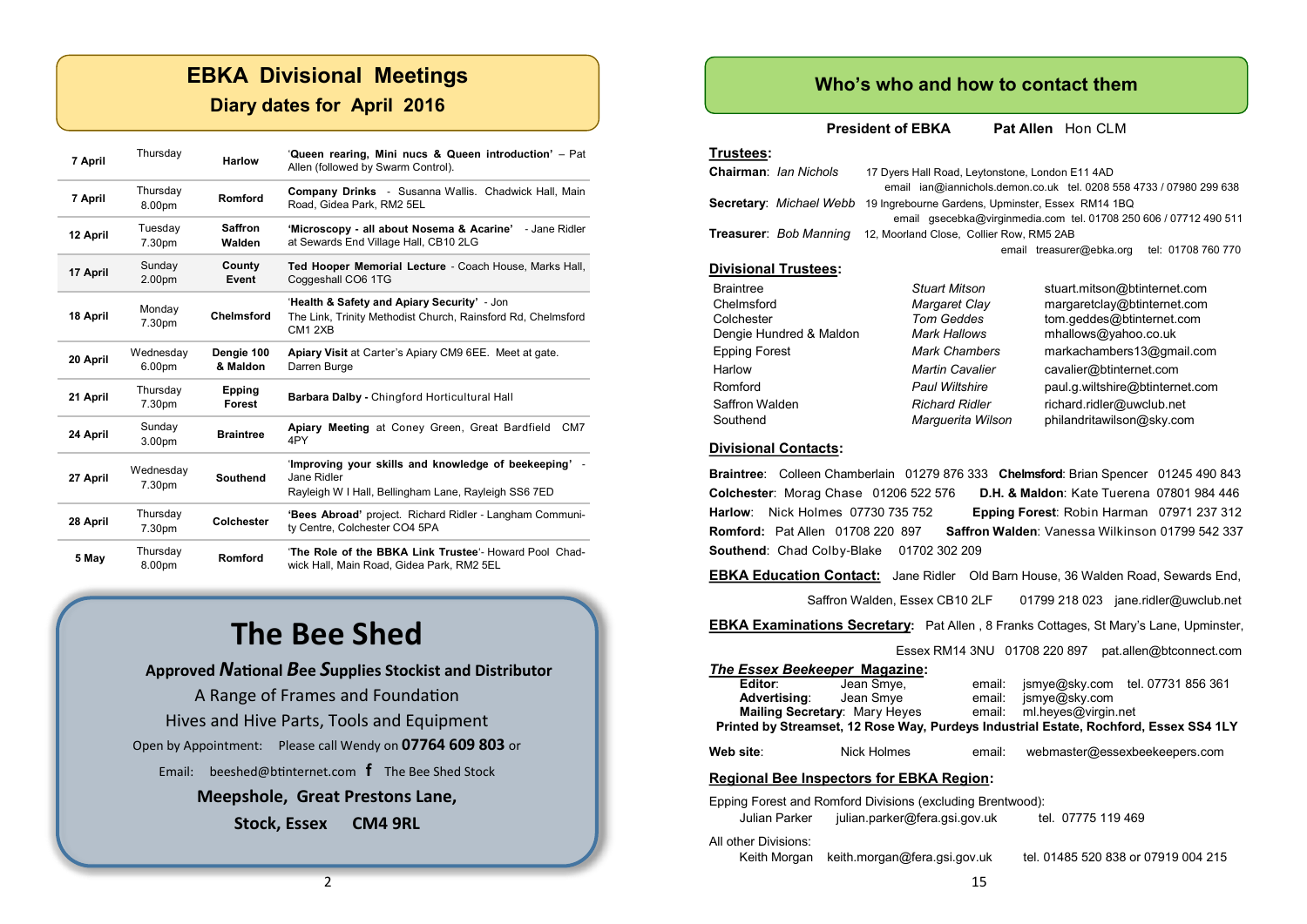have nectar. Some of the poplars are useful pollen producers in early spring but one group in particular, the Balsam Poplars, produce a resin on their flower buds which is keenly collected by the bees to use as propolis.

The willows are an important group because they produce an abundance of pollen in February to March and one, *S. aegyptica*, can flower as early as January. If you decide to plant willow in your garden, pay particular attention to size, and gender. There are many small varieties including the ubiquitous *S. caprea* 'Kilmarnock' which fills the garden centres in Spring. Common it may be, but it is an excellent small tree and bees love it. There is a lovely variety called *S. hastata* which is upright with purple/red stems and remains compact. You just need to look at a list or on the web. Don't do what we did: we bought six *Salix caprea* trees for the garden and later found they were all female, so no pollen. The trees can be grown very easily from cuttings if you don't mind waiting. Willow grows in the wild so you may be lucky enough to have some near you. We live near the West Coast Main Line railway and *S. caprea* flourishes there. The willows are pretty unfussy plants and do not need water nearby.

Whetted your appetite for more information? Then here are two books:

**Plants for Bees** by Kirk and Howes

**The Bee Friendly Garden** by Hooper and Taylor

These are both good books, although the second one suffers a bit from not having an index.



## **Local Honey Man**

**Commercial Beekeeper Pre-order your HoneyBee Nucs Now** Top quality Nucs From £160

Mated Queens From £30

**Order online [www.localhoneyman.co.uk](http://www.localhoneyman.co.uk) Contact us on 0779-845-041**

This is a very special event held in honour and respect of **Ted Hooper MBE** with presentations from key figures **Clive de Bruyn NBD** and **Margaret Thomas NBD**.

It is intended that this new lecture series in Ted's name is for all beekeepers - both new and seasoned alike.

The event is heavily subsidised by the EBKA with **tickets priced at only £8.**

Set in the majestic site of Marks Hall Estate, north of Coggeshall just off the A120 post code **CO6 1TG**.

Don't delay, as tickets numbers are limited and only available in advance.

Go to the Booking page at **www.ebka.com** and book your place now! We look forward to seeing you on **Sunday 17th April 2016 at 2pm**.

**Ted Hooper Memorial Lecture 2016**

**The Essex Beekeepers' inaugural Ted Hooper Memorial Lecture series is to be held on:**

*Sunday 17th April 2016 at 2pm.* 

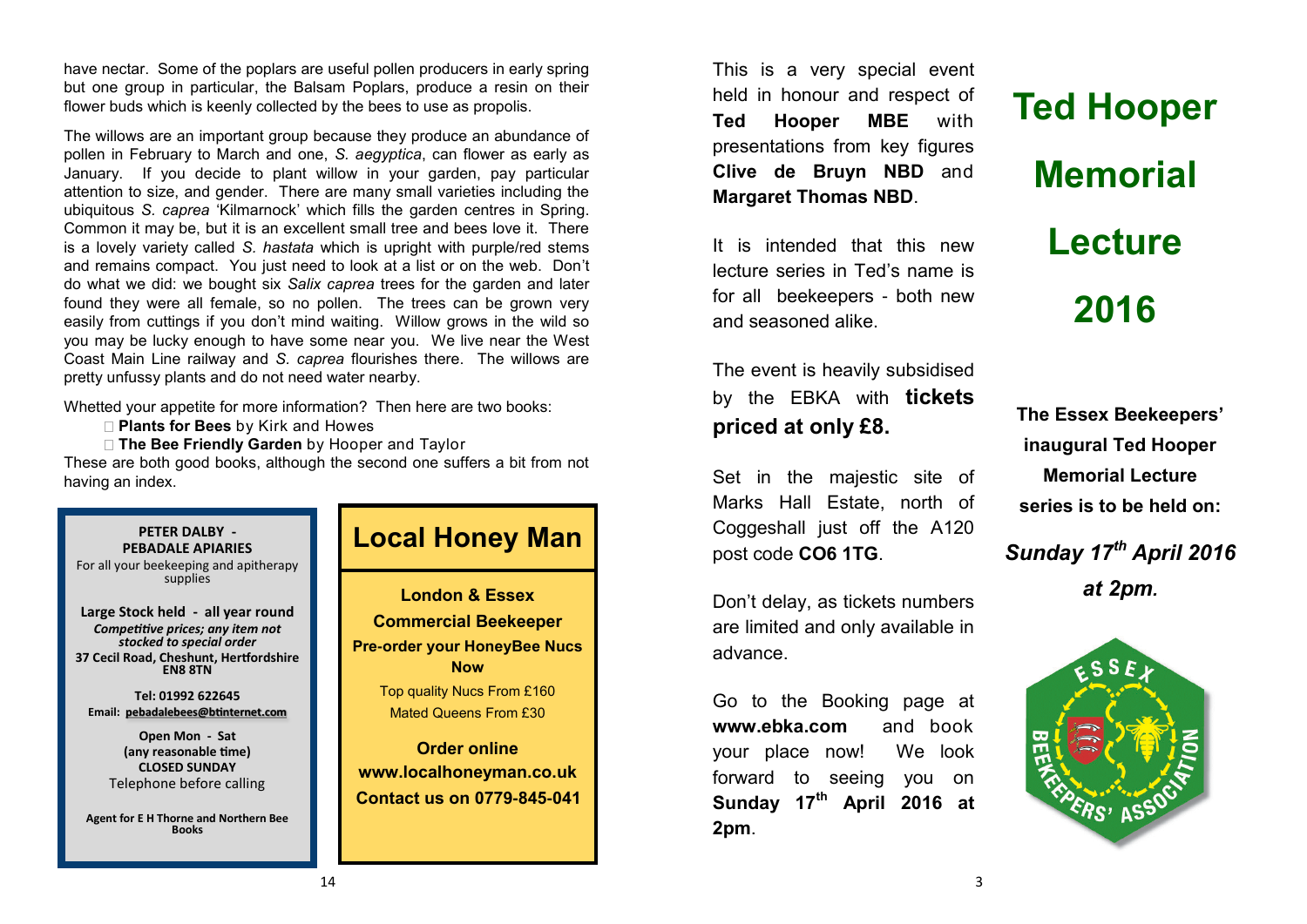

## **Apis & Pollen through the Looking Glass:**

## **A Day of Microscopy at Writtle**

With Graham Royle NDB (National Diploma in Beekeeping)

On Saturday morning  $27<sup>th</sup>$  February 2016 fourteen enthusiastic Divisional Apiarists assembled at Writtle Agricultural College, the centre of Essex Beekeeping education for decades when Ted Hooper NDB, followed by Clive DeBruyn NDB were County Beekeeping Lecturers.

The day started with an introduction by lecturing Beekeeper/Microscopist Graham Royle NDB, who had travelled down from Cheshire for the weekend. He outlined the course, thus:



*"Microscopy is a valuable additional skill for beekeepers. Not only is it useful for disease identification but it also helps with basic understanding of honeybee biology. Study of the external and internal anatomy reveals the amazing adaptations which have evolved over millions of years to enable the honeybee to survive. Being able to identify pollen from within the hive, or extracted from honey helps the beekeeper to understand the foraging behaviour of the colony. During this one day course, we will cover several aspects of microscopy related to beekeeping."*

Topics covered include:

- The theory behind the design of optical microscopes
- The compound and dissection microscopes and their uses related to beekeeping
- Limitations of optical microscopes
- Koehler illumination and how to achieve it
- Calibrating a microscope using the eyepiece graticule and stage micrometer

## **Harbingers of Spring**

## Celia Davis, Warwickshire Beekeepers via *eBees*

In this article I am intending to look at something which should interest us all as beekeepers because we are totally dependent upon them for our honey flowers - but not just a random selection of flowers. We are going to look at various plant families, see what characterises each group and what important bee plants each contains. That may just be one family but sometimes it will be more. Here, I'm going to look at two families which are relevant to this early part of the year and so make us think of spring.

I**ridaceae** (*The iris family*) This is not a huge family and contains some early-flowering plants, as well as later ones. The plants are usually upright with leaves coming from the base. Most grow from corms or rhizomes. The flowers are quite conspicuous and their structure is based on the number three: they have three sepals, three petals, three stamens but usually more than three stigmas. The petals and sepals are not obviously different so they appear as six petals to the casual observer. The family is divided into about 13 genera (sing. genus) most of which do not concern us here but one is crocus, which is important because it is one of our earliest bee plants.

Crocuses can be in flower as early as February, but more often it is March and they are a wonderful source of early pollen for our bees, some bumblebees and a few early solitary bees and hoverflies. They do contain nectar but it is difficult to reach for our bees and is not important. The pollen loads are usually bright orange or golden and are extremely valuable to the colony as it is building up. At this stage of the year, fresh pollen is worth its weight in gold to the colony, so it is well worth planting crocuses. It does not much matter what kind you grow, consult a catalogue and choose your favourites. Some will naturalise in grass, others need to be away from competition, colours vary through a whole range from white and yellow, through pink, and purple. I would say that some are very short and these stand up to the winds, which are often a feature of March weather, much better than the taller ones. One last point: if you plant in grass, don't mow them until six weeks after all the crocus flowers have gone.

**Salicaceae** (*The willow family*) This too is a small family with only two genera this time: *Populus*, poplars and *Salix*, willows. These are all trees or shrubs, many very large, others tiny and creeping along the ground, and their flowers are very much reduced catkins, held close to the stem. Each tree carries either male or female flowers, a condition described as dioecious. This means that only male trees have pollen, although both types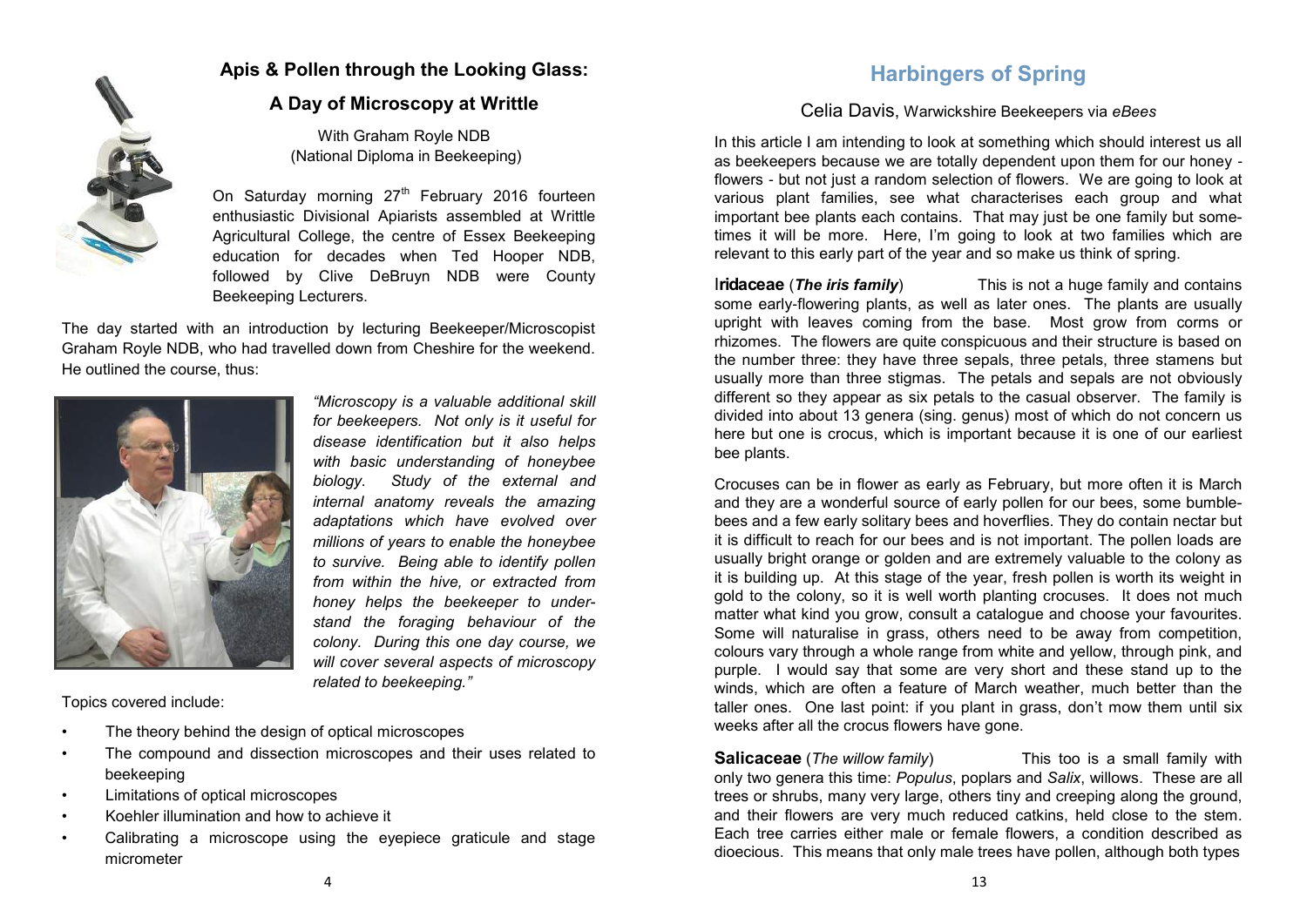Close the hive up and write your notes before you forget what you found. From now on, depending on your colony strength and the weather, you may have to inspect weekly to spot early swarming signs.

#### Remember,

#### **Bees just do what they do, and they don't wait for your convenience !**

Click these links for further information:

Bailey Comb Change

www.nationalbeeunit.com/download Document.cfm?id=170

#### Shook Swarm

www.nationalbeeunit.com/download Document.cfm?id=1075

## **Asian Hornet**

It is now in France, Spain, Belgium, Portugal, Italy and Germany; also in South Korea. Queens emerge in the spring and raise a few workers. When a good food source is found, the colony relocates to within 1-2 km of that and then grows large. Honey bees form some 50% of their diet. Hornets 'stack' outside hive entrances at different levels. They do not enter colonies but 'hawk' outside them, catching returning foragers on the wing. This inhibits foraging! Commonly, there may be 10-12 nests per  $km^2$ .

In October 2014, NBU pest control and Wildlife teams visited Andernos-les-Bains, a small town near in Bordeaux, France. The hornet has had a devastating effect; beekeepers are reporting honey harvests going down from 50kg to 10kg. To fight it, they employ a 'cherry-picker' and half a man's time. Nests cannot be tackled in daylight but at dawn, adding difficulty. When first encountered, there were 4 nests in the area; last year there were 100. Because sulphur dioxide is used in the wine trade, it is available, but it could not be used in the UK. There, it is injected into a nest using a lance, a far from easy task in semi gloom; it adds to the difficulty that 20% of nests are above 20 metres, one was 28 m high.

The rate of predation is such that, where there are hornets, beekeeping may become impossible. This hornet is now all along the north French coast; it can only be a matter of time before it reaches us. For further information and instructions on making a suitable trap see:

The NBUs BeeBase website: www.nationalbeeunit.com

An ID sheet for the Asian hornet: www.nonnativespecies.org

Taken from page 14 *Essex Beekeeper* November 2015 report on East Anglian Bee Forum proceedings by Jeremy Quinlan (Suffolk BKA) & Sandra Gray (SBI)

- Checking honeybee samples for *Nosema* and *Acarine*
- Making slides from pollen and disease samples
- External honeybee anatomy
- Tools and techniques used for dissection
- Dissection of the abdomen.

Graham was expertly assisted by Master Beekeeper and EBKA Education Officer Jane Ridler.



The first task for the participants was to unpack and setup several pairs of brand new microscopes, comprising of both Dissecting and Compound 'scopes supplied by Brunel Microscopes Ltd. These had been purchased for each of the Essex Divisions with the assistance

of a generous educational grant from The Essex Beekeepers' Association.

Once up and running, a fun filled day was on offer. Delegates supplied samples of their bees, honey, and pollen for analysis. As a "hands on, eyes down and looking" practical exercise this covered the preparation of slides/ bee samples for looking at *Nosema* and *Acarine*; Pollen recognition and sample making, and looking at anatomical slides. This really was the ultimate "bees knees "of a day, and every participant was buzzing at the end.

Graham and Jane were thanked profusely for this masterclass in practical microscopy, and doubled the educational value to Divisional delegates by returning to teach another fourteen apprentices on Sunday 28<sup>th</sup> February. All in all, an eye catching weekend.

Report and photographs by **Paul Abbott** BDS: Beekeeper & Photographer Chairman to Southend on Sea Division.

## **Overwintered Colonies For Sale**

*2015 Queens On Commercial Frames £175 Including Frames*

**Contact Matt on 07947 603 305**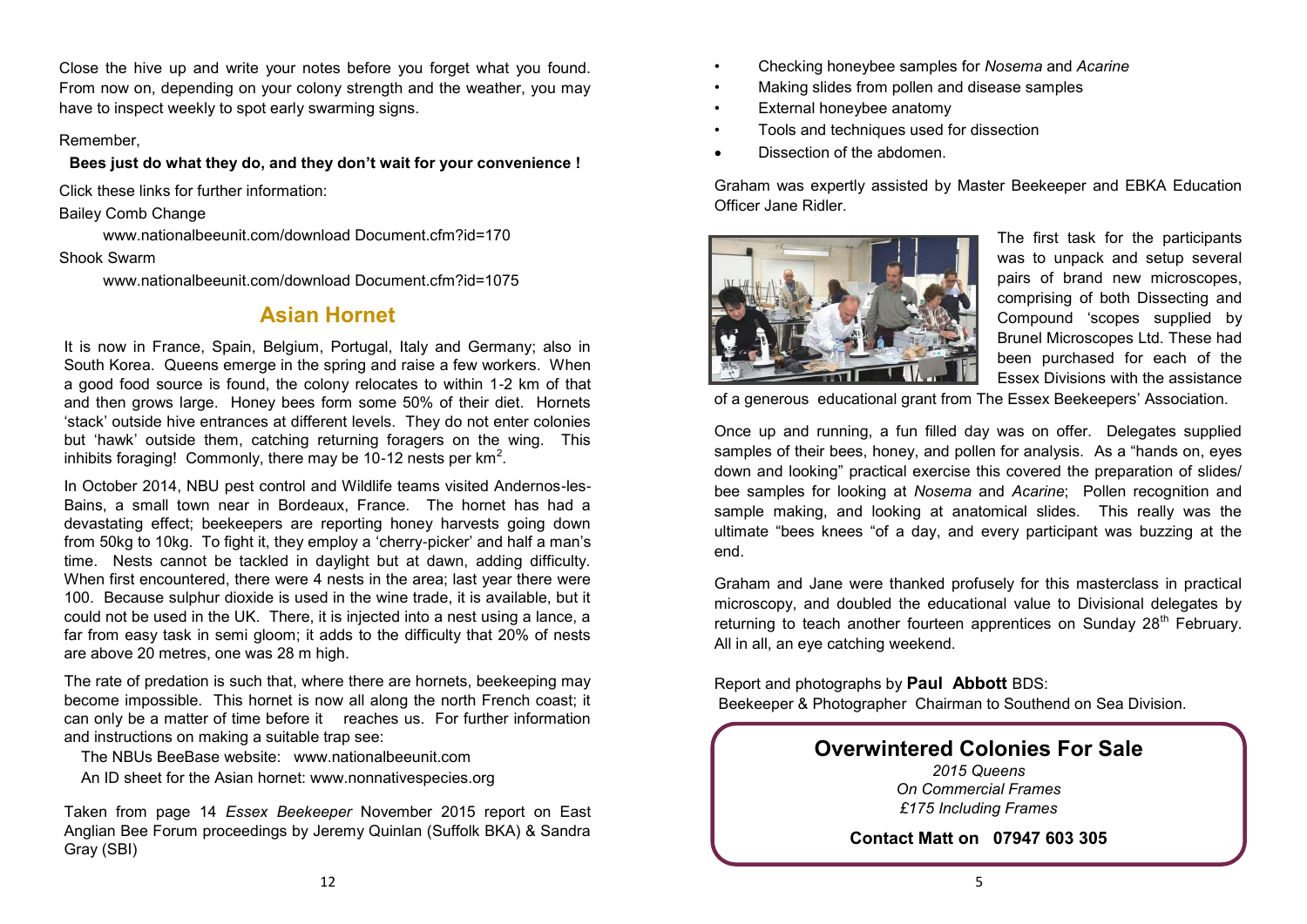## **CEC Education Secretary's Report 2015 -2016**

2015 – 2016 has been the first year for the EBKA to have both an Examinations and an Education Secretary. Whilst taking BBKA exams continues to be encouraged, the education courses offered are to all EBKA members – everyone needs to increase their beekeeping skills and knowledge - for themselves, the bees and the public.

**Module Study Groups** this year have covered both Module 1 Honey Bee Management and Module 6 Honey Bee Biology. The courses were run as usual by the Ridlers and were very well attended with a reasonable number taking the exams. Great Dunmow is a good central location for these evening classes, but many members have quite a journey. Should any other experienced beekeepers feel like running Module courses –more facilitation than teaching being required, then groups could be held in different corners of the County and more people could benefit.

A **Health & Safety Course** was run in November with Andrea Woolley whose Beecraft articles drew our attention to the need for more awareness of medical emergencies which can arise in the apiary. As an A&E specialist nurse and sufferer from anaphylactic shock, she gave detailed advice on practical first aid – manikins & trainer adrenaline pens, stings & anaphylaxis management, CPR, unconsciousness and choking. We were interested to find that heart attack and stroke were more likely scenarios than anaphylaxis but whatever the cause of the emergency, we need to know what to do out in the field. Delegates were fully funded by the CEC and were either committee members or those involved with organising apiary meetings in their Divisions. So all Divisions should have action plans for apiary meetings coming up this season. Checking new members, mobile phones and awareness of DRs ABC and FAST is the starting point.

The **Microscopy Courses** are arranged for the end of February and have not yet taken place at the time of writing. Graham Royle NDB is always a mine of information and the modern lab in Writtle College will provide excellent facilities. Twenty eight EBKA members will benefit over the two days and hopefully some will enter for the BBKA Microscopy Examination. All delegates should now be in a position to help at Divisional level with basic training in care of microscopes, *Nosema* and acarine diagnosis and some anatomy and pollen recognition. Also, most Divisions have taken advantage of the 50:50 financial deal in acquiring new microscopes from Brunel. To have 10 stereo and 10 compound microscopes all identical, is a tremendous teaching tool for these practical courses and we are lucky to have this benefit going into the future.

vectored by varroa, so monitor the varroa levels and teat if necessary. You may even see varroa riding around on adult bees.

Is there space for the queen to lay? The queen should be laying profusely now and needs to have empty comb available at all times. If there is nowhere else to put incoming nectar, it will be deposited in cells the queen should be laying in, so put a super on as soon as the bees cover eight or so frames. This will accommodate not only the nectar, but the increasing numbers of bees as well. With a very prolific queen, you may even need to extend the brood chamber as well, with a second deep or shallow box. Always give space before it is needed, and you may prevent swarming, though just delaying it is more likely.

Are there enough stores? At all times there should be the equivalent of two deep frames (10 lbs) of honey, preferably in the brood chamber, but can include any in the supers. It has to last until the next inspection and cope with any sudden change in the weather that might prevent foraging. Feed if necessary.

If the weather is too cold for frequent flying, then only feed fondant (candy). Syrup contains too much moisture when cleansing flights are not possible. Syrup feed should be a good 1 kg. white, granulated sugar dissolved in 1 litre hot water, fed in a contact feeder. The bees may not leave the cluster to access a rapid type feeder if it is cold weather.

When the inspection is over, replace any old comb with clean comb or foundation. If you place a frame of foundation between the last brood frame and the adjoining pollen frame, the bees will draw it out very quickly if the colony is strong enough; otherwise wait a week or so to do this, and put the foundation at the side of the box.

If you leave the varroa board in position, make sure you clean it weekly, as wax-moth become active as the weather warms up, and there will be a moth production line on the tray, where the bees cannot reach it.

**Spring Clean:** Take this opportunity to remove brace comb from the tops of the frames and crown board. Better still clean the top bars and put the frames and bees into a clean hive on a clean floor board. If you do not have new equipment, boxes that you have scraped out and lightly scorched will be fine.

It is very important to regularly replace brood comb and there are methods such as the Bailey Comb change or shook swarm to replace all the brood combs in a colony at the same time.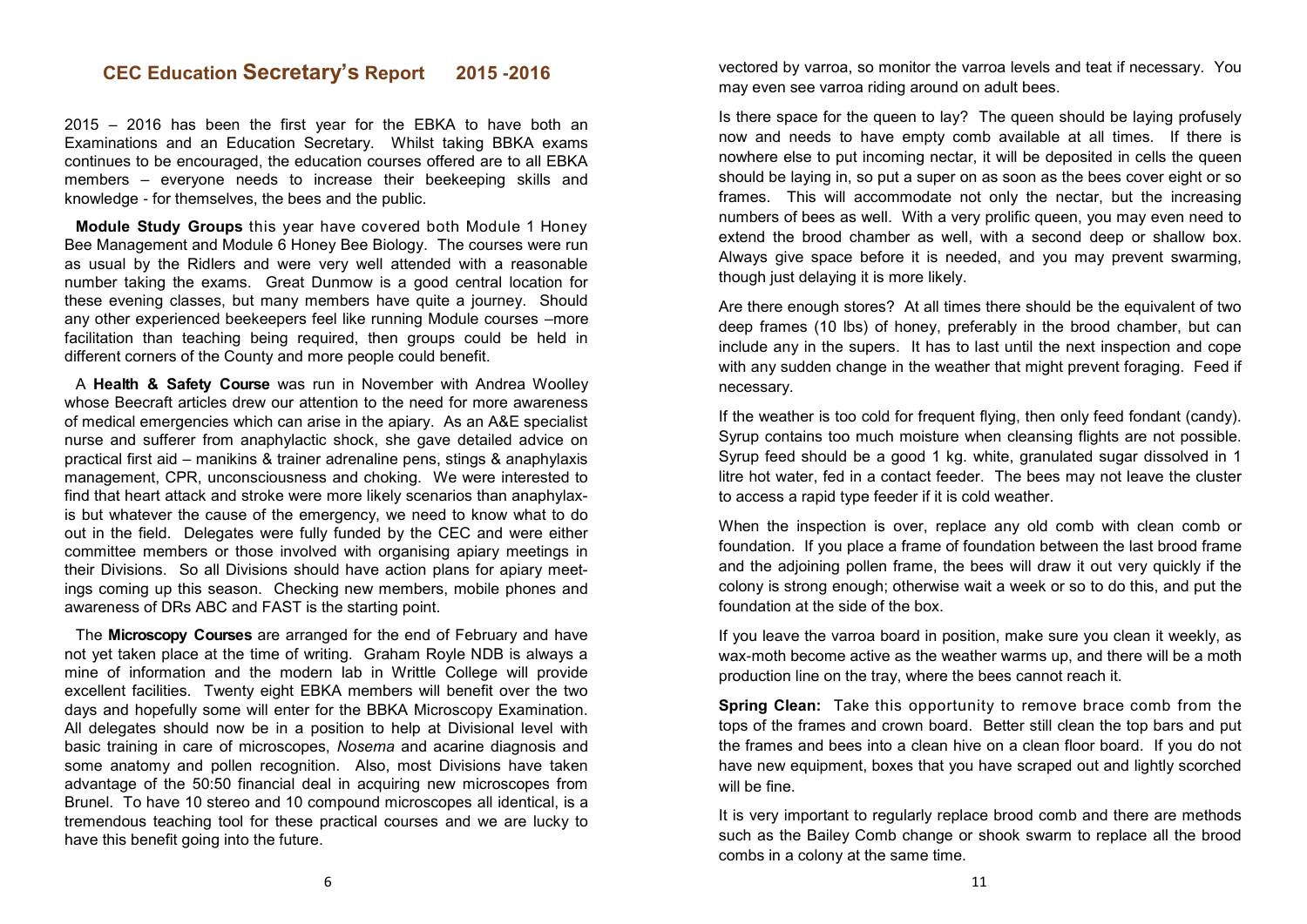Have everything ready and accessible - hive tool, smoker and fuel, spare frames of foundation or clean comb, marking equipment. A frame holding box is very useful and the safest place to put the frame first removed from the hive, or the frame with the queen on, if you wish to keep her safe.

Remove the end frame and decide whether it is fit to keep. There may be several dark combs to replace. Put the frame somewhere safe, never on the ground or even leaning against the hive. Work inwards, assessing each frame in turn. Try to move older combs to the outside, where you can remove them once they are empty - if the queen doesn't beat you to it !

When you find a frame with pollen, the brood nest may start on the next frame - look out for the queen now, this is where she is most likely to be. As long as there is brood in all stages i.e. eggs, unsealed larvae and sealed larvae, you do not actually have to see the queen to know she is there. If you see her, note her appearance - is she marked? (Queen markings often wear away, but don't usually disappear altogether.) If she isn't, but should be, then you probably have a supercedure queen, hatched the previous year. Handle her frame very carefully, she is important.

Is the colony building up as expected? There should be about five or six frames with brood at this time of year. If they are weaker than this, try to ascertain why. The weaker the colony the slower the build-up, as there are not enough bees to look after much brood at a time. If otherwise healthy they should recover. If they are very strong already (eight frames or so) early swarming is likely.

Is the brood healthy looking? This means clean, dry and biscuit coloured sealed brood with no sunken cappings, greasy appearance or nasty smell. All the unsealed larvae should be pearly white, curled up comfortably and clearly segmented. They should not be stretched out, melted looking, or discoloured. If you see any which worry you, close up the hive and contact your Disease Liaison officer and/or the Bee Inspector. It could be foul brood. Any brown staining on the frames is caused by dysentery. This is a symptom, not a disease, but is frequently present when the colony is affected by nosema. Other causes could be feeding unrefined sugar or simply too much moisture in the feed when flying is impossible during the Winter. Are there signs of chalk brood in the cells? Don't worry about a few cells here and there, but keep an eye on chalkbrood, and if it gets very bad later on in the season, consider re-queening.

Are the adult bees healthy looking ? Most bees die outside the hive, but stunted, deformed wings show that Deformed Wing Virus is present,

I have also arranged for the **BBKA Basic Assessment Training Day** to be on 30<sup>th</sup> April at Great Easton. Some Divisions arrange their own excellent support for those taking this test, but a specific day at the start of the season you are doing the assessment should be of great value, increasing confidence as well as familiarity with what is actually asked of you during the test. The areas of study include hive manipulation, equipment and frame making, natural history of bees and beekeeping, diseases, pests and poisoning and the new section in this year's syllabus - swarming, swarm control and effects. I would arque that the BBKA Basic Assessment would be better labelled as a competency assessment, and all beekeepers should be persuaded to take it for the good of neighbours (especially on allotments), the bees and the image of the EBKA.

And of course we are continuing with the **Annual Bee Health & Disease Recognition Day**, run to great effect by our regional and seasonal bee inspectors. This year it is in Great Easton on June  $16<sup>th</sup>$  and is an opportunity, amongst other troubles, to get close to diseases you'd rather not find in your own hives.

The EBKA continues to be active in promoting education amongst its members. If you have any ideas that you would like to suggest for future education courses please email me at [jane.ridler@uwclub.net](mailto:jane.ridler@uwclub.net)

Jane M Ridler